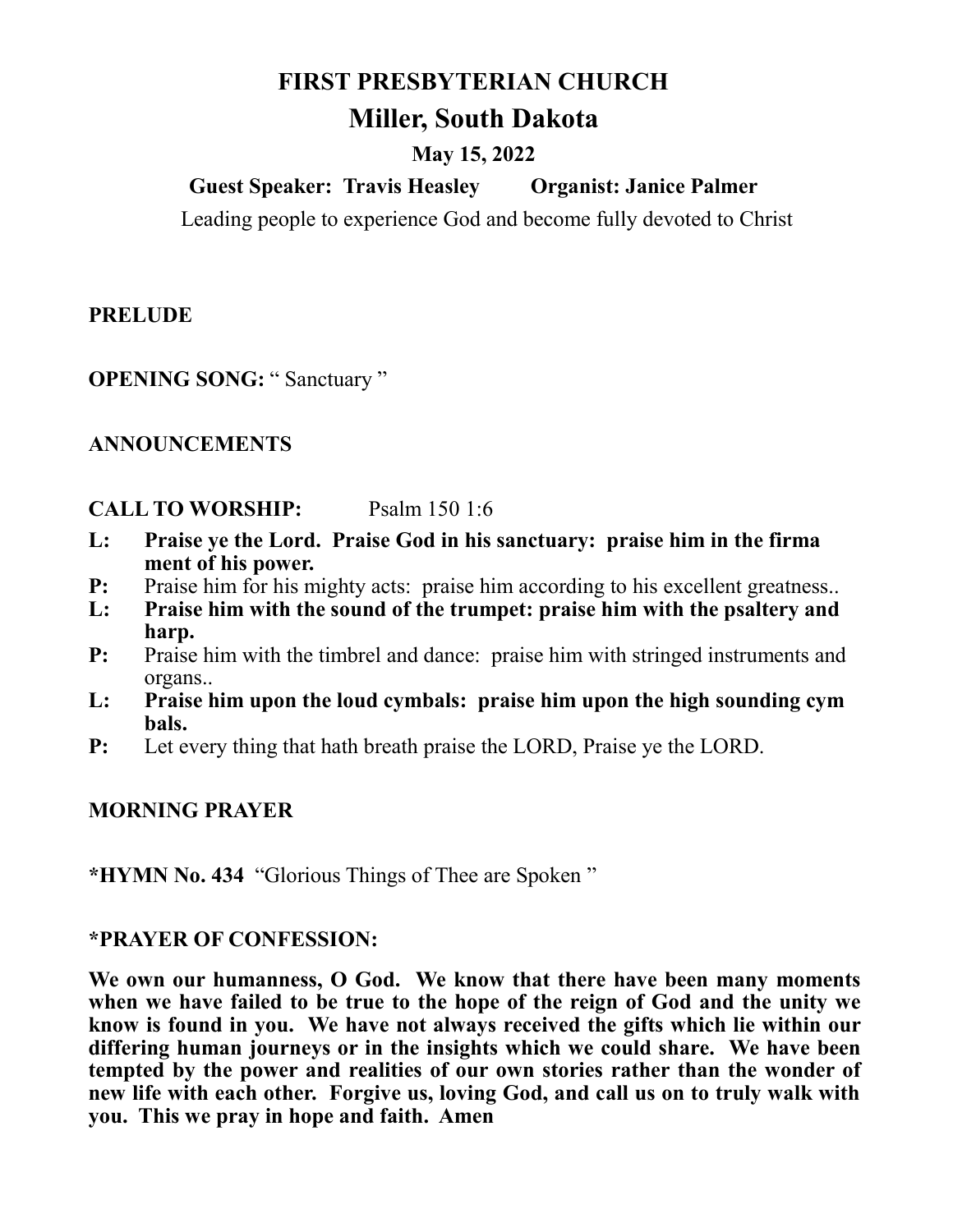#### **\*DECLARATION OF PARDON**

**\*GLORIA PATRI**

#### **\*GREETING ONE ANOTHER**

**PRAYER FOR ILLUMINATION RESPONSIVE READING: (see insert) CHILDREN'S TIME CHOIR ANTHEM:** " Great Is Thy Faithfulness " **GOSPEL READING 2 Timothy: 3-13**

**SERMON: PASTORAL PRAYER AND LORD'S PRAYER \*HYMN No. 338** "He Leadeth Me"

**INVITATION TO OFFERING ---OFFERTORY PRAYER OF DEDICATION \*DOXOLOGY**

**\*HYMN No. 213** "Crown Him with many Crowns" Children are dismissed to Sunday School **\*CHARGE AND BENEDICTION**

*\*Please stand if you are able*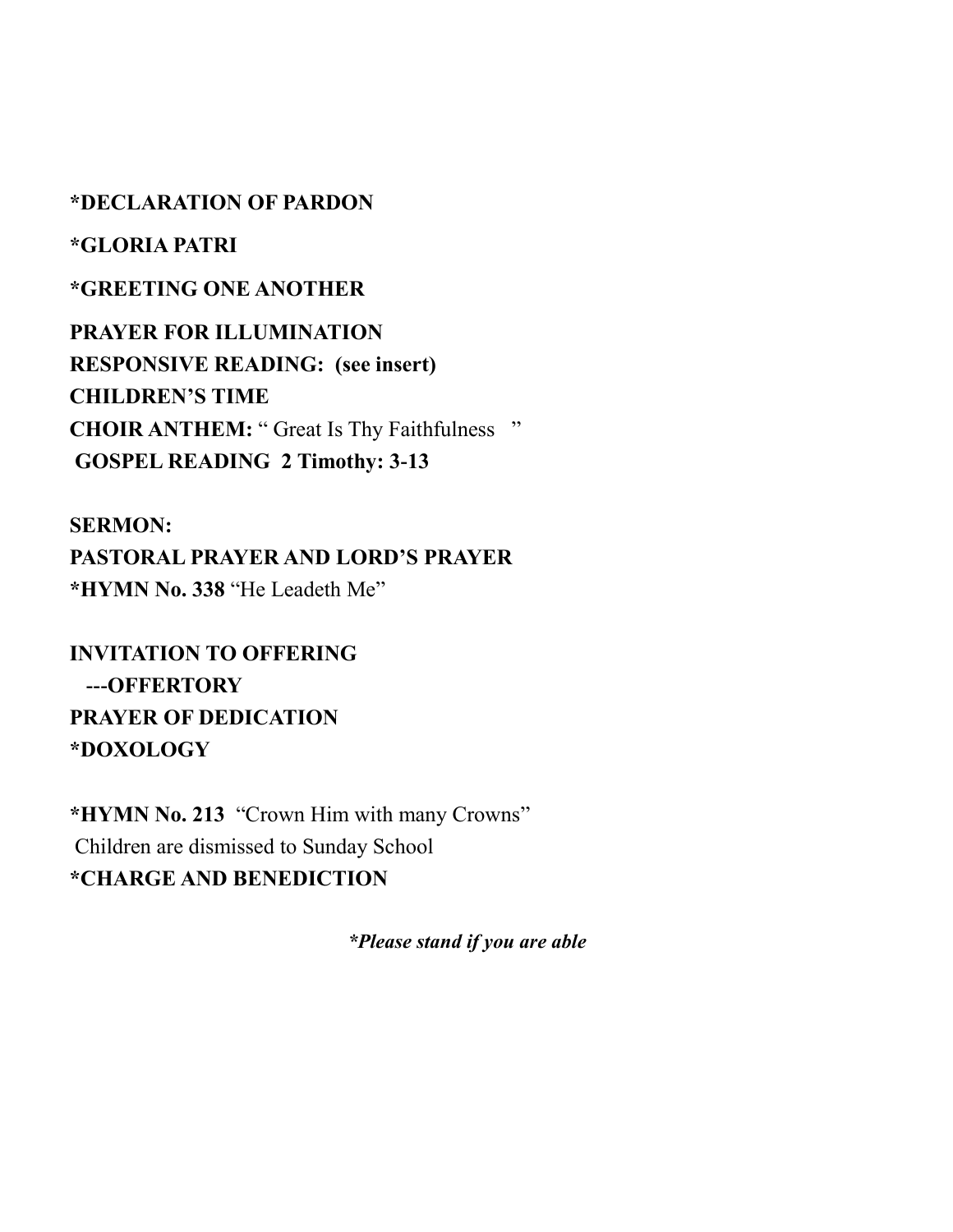#### **ANNOUNCEMENTS**

#### **REMEMBER:**

 **\*Guests, we welcome you.** Please sign the guest book by the front door before you leave. \***Large print bulletins are available.** 

If you would like one, please pick one up as you come into the sanctuary.

\***Let the Deacons know** if you or someone you are aware of

is hospitalized, in need of a visit, or prayers.

 **\*An usher will be available to help** people up and down the stairs or in and out of the elevator

#### **OUR CHURCH May 15 – May 21**

|                                  | $11.144$ , $10 - 11.14$ , $-11$                  |
|----------------------------------|--------------------------------------------------|
| <b>Sun., May 15:</b>             | Worship at 10:00 A.M                             |
|                                  | Happy Birthday Travis Heasley and Alexis Johnson |
| <b>Mon., May 16:</b>             | Happy Birthday Lori Resel                        |
| <b>Tues., May 17:</b>            | Happy Birthday Kristi Palmer and Vivienne Droz   |
| <b>Wed., May 18:</b>             | Bible Fellowship Study meets at 7:00 pm.         |
|                                  | Happy birthday Pam Heasley                       |
| <b>Fri., May 19:</b>             | Happy Birthday Shaylee Anderberg                 |
| <b>Greeters today:</b>           | Evan, Leo & Shelby Wiesler                       |
| <b>Ushers for May:</b>           | Jeff & Peggy Meyer,                              |
|                                  | David & Dee Sivertsen                            |
| <b>Deacons for May:</b>          | Gayle Vrooman & Dwan DeGeest                     |
| <b>Attendance for last week:</b> | 55                                               |